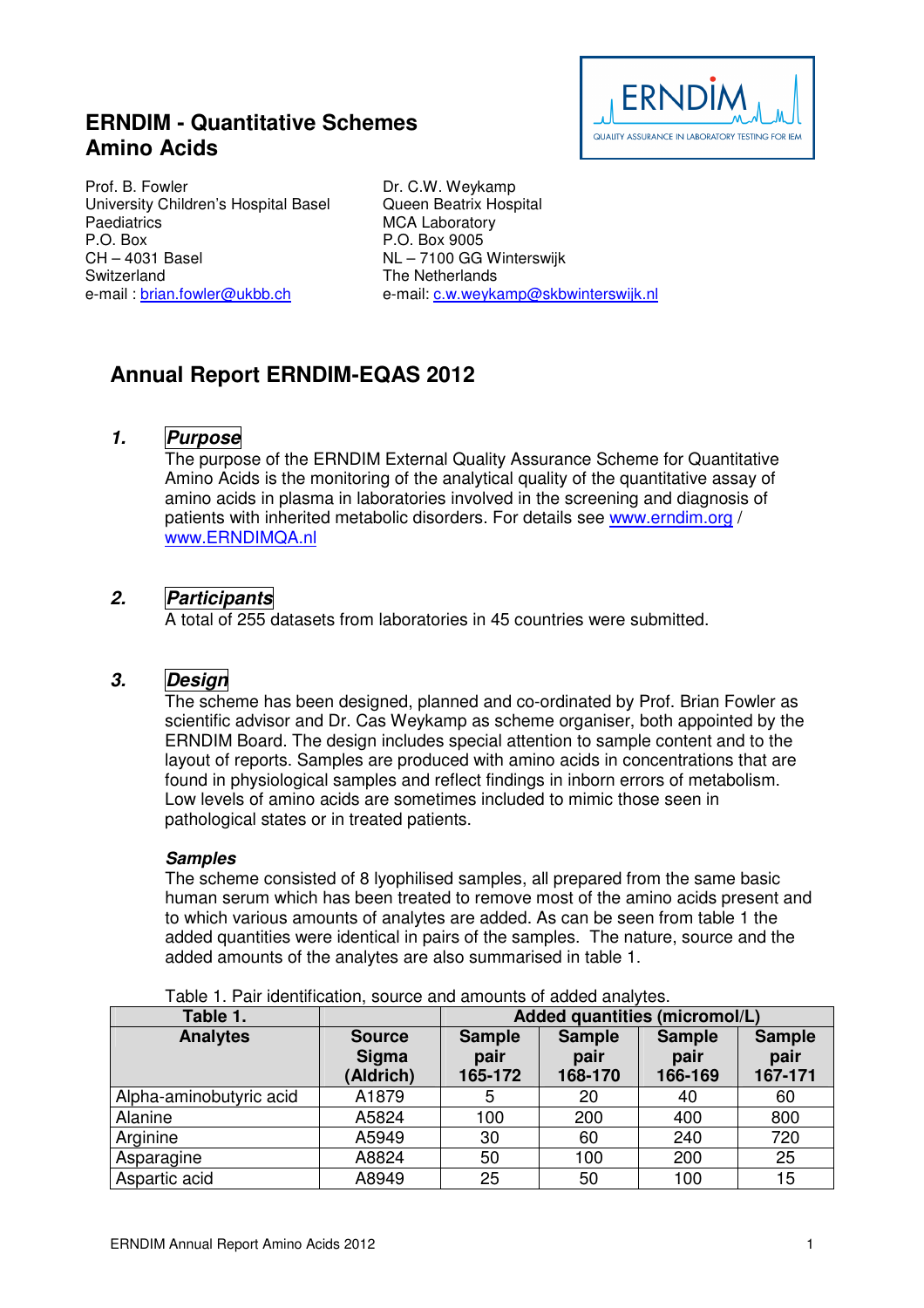| Aspartylglucosamine | A6681    | 15   | 30   | 45   | 60  |
|---------------------|----------|------|------|------|-----|
| Citrulline          | C7629    | 30   | 90   | 360  | 15  |
| Cystathionine       | C3633    | 80   | 5    | 10   | 40  |
| Cystine             | C8755    | 30   | 60   | 120  | 15  |
| Glutamic acid       | 128430)  | 50   | 100  | 250  | 25  |
| Glutamine           | (49419)  | 400  | 800  | 1200 | 200 |
| Glycine             | G7403    | 500  | 1250 | 100  | 250 |
| Histidine           | H8000    | 270  | 540  | 30   | 90  |
| Hydroxyproline      | H3656    | 90   | 180  | 30   | 60  |
| Isoleucine          | 17268    | 180  | 540  | 15   | 45  |
| Leucine             | L5652    | 810  | 30   | 90   | 270 |
| Lysine              | L5501    | 810  | 45   | 90   | 270 |
| Methionine          | (64319)  | 750  | 10   | 50   | 250 |
| Ornithine           | O2375    | 800  | 50   | 100  | 400 |
| Phenylalanine       | (78020)  | 1050 | 25   | 75   | 350 |
| Pipecolic acid      | P1393    | 20   | 40   | 60   | 80  |
| Proline             | P8449    | 50   | 150  | 300  | 900 |
| Serine              | (107769) | 12   | 48   | 96   | 384 |
| Taurine             | (86329)  | 50   | 100  | 200  | 400 |
| Threonine           | T8534    | 60   | 180  | 360  | 30  |
| Tryptophan          | T9753    | 100  | 150  | 25   | 50  |
| Tyrosine            | (93829)  | 200  | 800  | 10   | 50  |
| Valine              | V0258    | 750  | 100  | 250  | 500 |

All amino acids used are of the highest purity commercially available.

#### **Reports**

All data-transfer, the submission of data as well as request and viewing of reports proceeded via the interactive website www.erndimqa.nl which can also be reached through the ERNDIM website (www.erndim.org).

An important characteristic of the website is that it supplies short-term and long-term reports.

**Short-term reports** on the eight individual specimens are available two weeks after the submission deadline and provide up-to-date information on analytical performance. Although it is technically possible to produce reports immediately there is a delay of 14 days to enable the scientific advisor to inspect the results and add comments to the report when appropriate.

The **annual long-term report** summarises the results of the whole year.

A second important characteristic of the website is the different levels of detail of results which allows individual laboratories the choice of fully detailed and/or summarised reports. The "Analyte in Detail" is the most detailed report and shows results of a specific analyte in a specific sample (thus for the 28 amino acids in the year 2012 cycle,  $8 \times 29 = 232$  such Analyte-in-Detail-reports can be requested). A more condensed report is the "Cycle Review" which summarises the performance of all analytes in a specific sample (8 such Cycle Reviews can be requested in 2012). The Annual Report summarizes all results giving an indication of overall performance for all analytes in all 8 samples (1 such Annual-Report can be requested in 2012). Depending on the responsibilities within the laboratory participants can choose to inspect the annual report (e.g. QC managers) or all (or part of) the 232 detailed reports (e.g. scientific staff).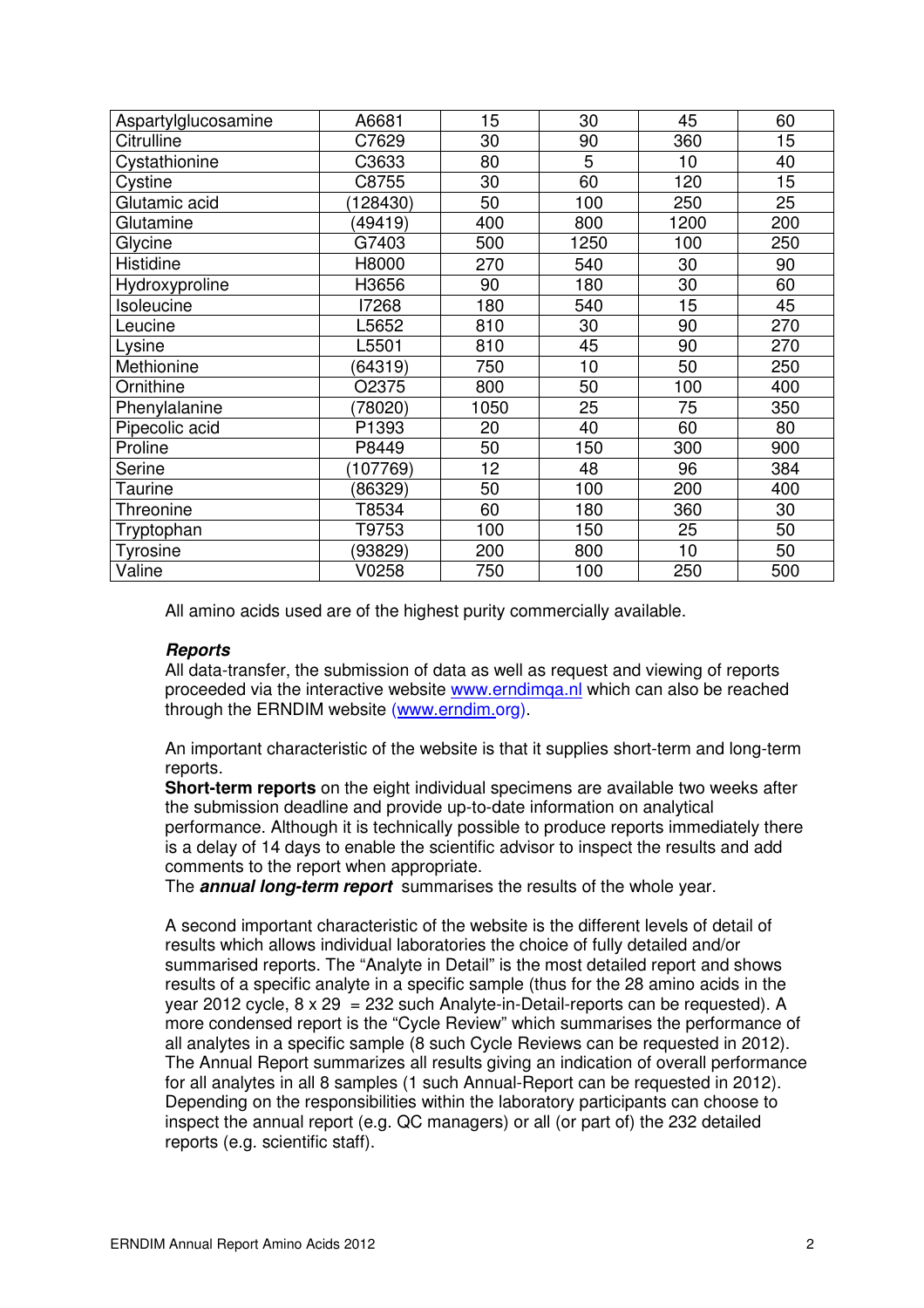| Analyte              | <b>Accuracy</b><br>(mean) |      | <b>Precision</b><br>(CV% duplicates) |      | <b>Linearity</b><br>(r)                   |       | <b>Recovery</b><br>(%added analyte) |                 |     | Data all labs      |
|----------------------|---------------------------|------|--------------------------------------|------|-------------------------------------------|-------|-------------------------------------|-----------------|-----|--------------------|
|                      | Your Lab All labs         |      |                                      |      | Your Lab   All labs   Your Lab   All labs |       | Your Lab                            | <b>All labs</b> | n.  | <b>Interlab</b> cv |
| 2-Aminobutyric acid  | 33.8                      | 30.9 | 7.5%                                 | 6.8% | 0.988                                     | 0.992 | 95%                                 | 92%             | 204 | 11.5%              |
| <b>Alanine</b>       | 379                       | 373  | 3.9%                                 | 4.2% | 0.999                                     | 0.998 | 99%                                 | 95%             | 252 | 8.13%              |
| Arginine             | 268                       | 258  | 2.4%                                 | 4.4% | 1,000                                     | 0.999 | 99%                                 | 95%             | 247 | 9.50%              |
| Asparagine           | 122                       | 99.6 | 6.2%                                 | 6.7% | 0.997                                     | 0.996 | 134%                                | 107%            | 236 | 24.2%              |
| <b>Aspartic Acid</b> | 40.2                      | 46.4 | 7.4%                                 | 6.8% | 0.990                                     | 0.993 | 81%                                 | 95%             | 245 | 19.1%              |
| Aspartyl glucosamine |                           | 29.3 |                                      | 7.7% |                                           | 0.989 |                                     | 86%             | 49  | 17.1%              |
| Citrulline           | 122                       | 122  | 3.4%                                 | 4.7% | 1,000                                     | 0.999 | 96%                                 | 97%             | 245 | 9.44%              |
| Cystathionine        | 17.4                      | 30.4 | 6.9%                                 | 8.7% | 0.992                                     | 0.996 | 50%                                 | 91%             | 181 | 21.9%              |
| Cystine:             | 44.0                      | 44.8 | 7.2%                                 | 7.4% | 0.996                                     | 0.994 | 69%                                 | 74%             | 229 | 12.6%              |
| Glutamic acid        | 117                       | 118  | 3.9%                                 | 5.8% | 0.999                                     | 0.998 | 99%                                 | 99%             | 251 | 10.5%              |
| Glutamine            | 689                       | 619  | 11.1%                                | 5.6% | 0.991                                     | 0.996 | 110%                                | 95%             | 241 | 9.40%              |
| Glycine              | 517                       | 513  | 2.9%                                 | 4.1% | 1,000                                     | 0.999 | 97%                                 | 96%             | 252 | 9.81%              |
| <b>Histidine</b>     | 243                       | 229  | 4.0%                                 | 5.6% | 0.998                                     | 0.996 | 100%                                | 94%             | 247 | 11.1%              |
| Histidine 3-Methyl   | 33.2                      | 28.9 | 18.8%                                | 7.4% | 0.971                                     | 0.992 | 97%                                 | 89%             | 188 | 13.3%              |
| Hydroxyproline       | 85.8                      | 86.8 | 2.5%                                 | 7.6% | 0.999                                     | 0.995 | 101%                                | 98%             | 213 | 12.5%              |
| <b>Isoleucine</b>    | 192                       | 190  | 3.2%                                 | 4.0% | 1,000                                     | 0.999 | 97%                                 | 95%             | 253 | 9.17%              |
| Leucinel             | 290                       | 290  | 8.0%                                 | 3.9% | 0.998                                     | 0.999 | 94%                                 | 94%             | 253 | 8.71%              |

Example of part of an annual report

# **4. Discussion of Results in the Annual Report 2012**

In this part the results as seen in the annual report 2012 will be discussed. Please print out your annual report from the website when you follow the various aspects below and keep in mind that we only discuss the results of "all labs". It is your responsibility to inspect and interpret the results of your own laboratory.

# **4.1 Accuracy**

A first approach to evaluating your performance in terms of accuracy is comparison of your mean values for each amino acid in the eight samples with those of all labs. This is shown in the columns "Your Lab" and "All Labs" under the heading "Accuracy". For example for alanine the mean for all labs is 373 micromol/Liter, with which you can compare the mean of your lab.

# **4.2 Recovery**

A second approach to describe accuracy is the percentage recovery of added analyte. In this approach the amounts of weighed quantities added to the samples are the assumed target values after adjustment for blank values. The correlation between weighed amounts (on the x-axis) and your measured quantities (on the y-axis) has been calculated. The slope of the resulting relation (a in  $y = ax + b$ ) in this formula multiplied by 100% is your recovery of the added amounts. The outcome for your lab in comparison to the median outcome of all labs is shown in the column "Recovery". Lowest recovery is seen for the sulphur-containing amino acid cystine (74%) which is likely due to binding of this amino acid to protein.

#### **4.3 Precision**

Reproducibility is an important parameter for the analytical performance of a laboratory and is addressed in the schemes' design. Samples provided in pairs can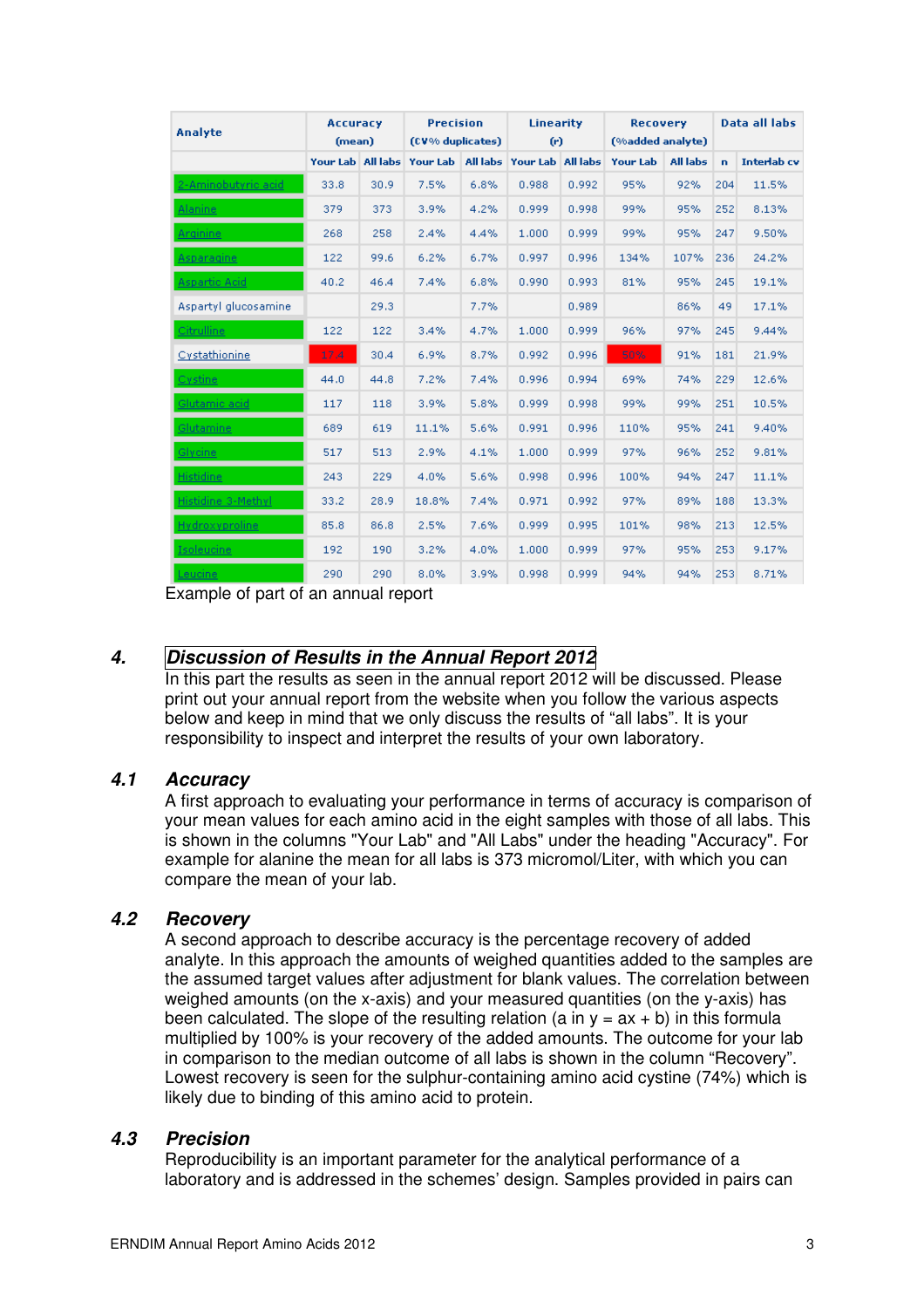be regarded as duplicates from which CVs can be calculated. The column "Precision" in the annual report shows your CVs for the respective amino acids in comparison to median values for all labs. The best median precision is observed for valine (CV 3.7%).

### **4.4 Linearity**

Linearity over the whole relevant analytical range is another important parameter for analytical quality and is also examined within the schemes. A comparison of the weighed quantities on the x-axis and your measured quantities on the y-axis allows calculation of the coefficient of regression (**r**). The column "Linearity" in the annual report shows your **r** values for the respective amino acids in comparison to the median **r** values for all labs. Ideally the **r** value is close to 1.000 and this is indeed observed for all amino acids; the best **r** value is seen for 13 amino acids (r = 0.999). It must be born in mind that only a limited concentration range is tested in this scheme.

#### **4.5 Interlab CV**

For comparison of amino acid levels for diagnosis and monitoring of treatment for one patient in different hospitals and for use of shared reference values it is essential to have a high degree of harmonization between results of laboratories. Part of the schemes' design is to monitor this by calculating the inter-laboratory CV. This, along with the number of laboratories that submitted results is shown in the column "Data all labs" in the annual report. The interlab CV ranges widely from the best of 7.30% for valine to the worst of 27.8% for pipecolic acid.

#### **4.6 Number of Participating Labs and submitted results**

Of the 255 labs, 239 submitted sufficient results to allow complete evaluation of performance, 8 submitted insufficient results and 8 laboratories submitted no results. This is quite similar to that seen in 2011.

For 21 of the individual amino acids results were submitted by more than 230 labs (90%). Of the others, results were submitted by over 80% of labs for three and over 70% for two other amino acids. For aspartyl glucosamine only 49 (19%) of labs submitted results. In ion-exchange based systems this substance elutes just before urea and thus should be visible on careful examination of the chromatogram. Similarly only 62 labs reported pipecolic acid, possibly due to inadequate resolution and / or low sensitivity with ninhydrin. We recognise that conventional amino acid analysis is not the method of choice for this compound but nevertheless included this as one of the special amino acids since it may be detectable or even interfere with other amino acids.

Even with those amino acids present at concentrations close to the limit of detection in the basal sample these should be easily measurable in those samples with additions.

#### **4.7 Interrelationships between quality parameters**

The various parameters described above often have an interrelationship: usually more than one parameter points in the same direction towards either good or bad analytical performance.

For example for valine all parameters indicate good performance: precision  $(CV =$ 3.7%), linearity (r = 0.998), recovery (97%) and interlab dispersion (interlab CV 7.3%) and many labs (253) submitted results. The opposite is seen for aspartyl glucosamine.

#### **4.8 Your performance: red and green flags**

After some years of discussion and planning a system to judge performance of individual laboratories was implemented in January 2009. In the annual report of an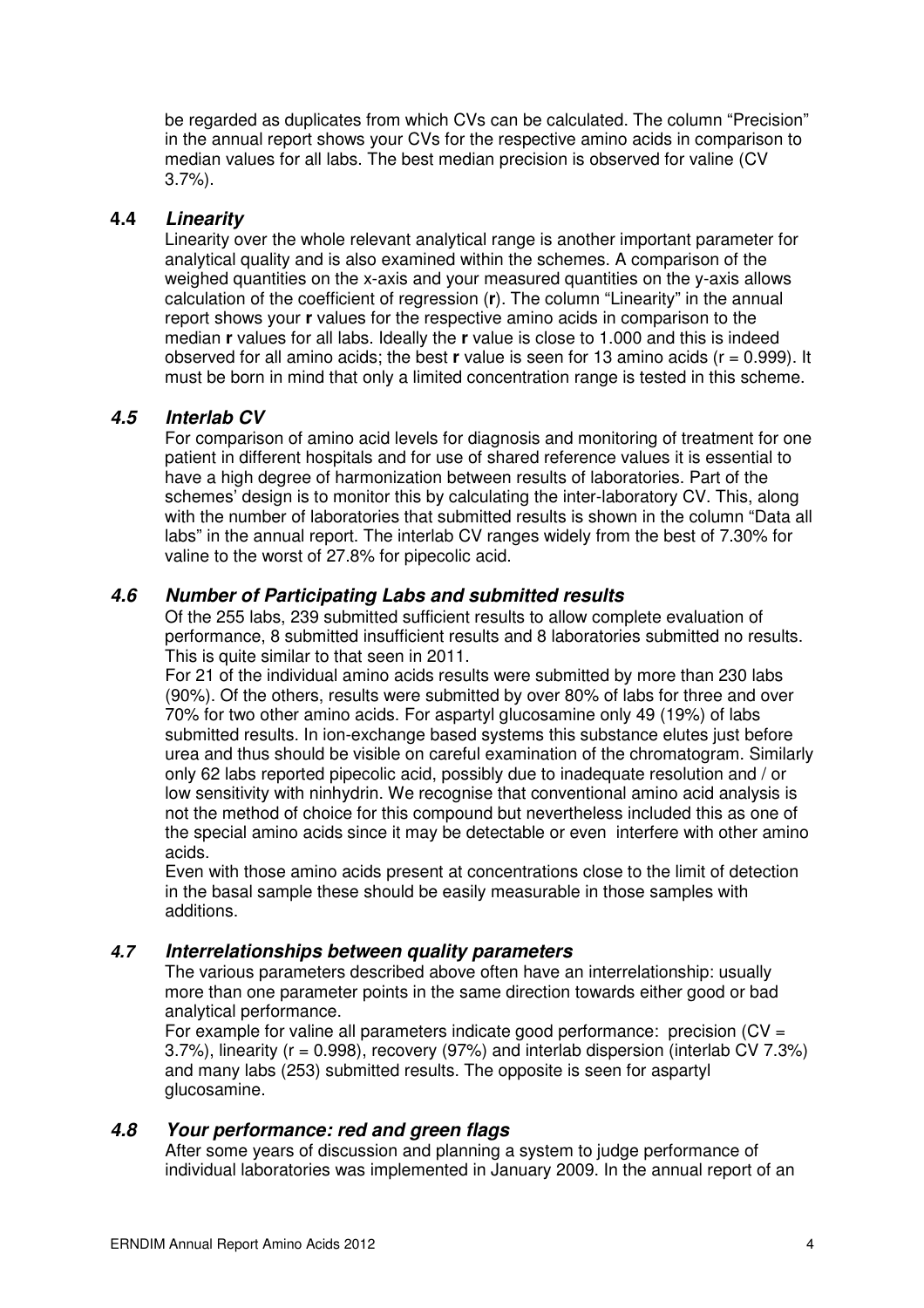individual laboratory red flags indicate poor performance for accuracy, precision, linearity and recovery. Amino acids with satisfactory performance for at least three of the four parameters (thus no or only one red flag or no result) receive a green flag. Thus a green flag indicates satisfactory performance for analysis of that particular amino acid while a red flag indicates that your laboratory has failed to attain satisfactory performance. Criteria for red flags can be found in the general information on the website (general information; interactive website, explanation annual report).

### **4.9 Poor Performance Policy**

A wide dispersion in the overall performance of individual laboratories is evident. Table 2 shows the percentage of red flags observed. 19% of the laboratories have no red flag at all and thus have attained excellent overall performance. In contrast, at the other extreme there are also 3% of laboratories with more than 25% red flags. Following intensive discussion within the ERNDIM board and Scientific Advisory Board (SAB) and taking into account feedback from participants we have been able to agree on a harmonised scoring system for the various branches of the Diagnostic Proficiency schemes and qualitative schemes. We have also tested a scoring system for the quantitative schemes as described in our Newsletter of Spring 2009. In parallel to this the SAB has agreed levels of adequate performance for all the schemes and these will be re-evaluated annually. The scoring systems have been carefully evaluated by members of the SAB and have been applied to assess performance in our schemes from 2007 onwards. The ERNDIM Board has decided that the Scientific Advisor will judge the performance of the individual laboratories based on these levels of satisfactory performance and issue a letter of advice of failure to achieve satisfactory performance to those laboratories which do not achieve satisfactory performance. The letter is intended to instigate dialogue between the EQA scheme organiser and the participating laboratory in order to solve any particular analytical problems in order to improve quality of performance of labs in the pursuit of our overall aim to improve quality of diagnostic services in this field.

| % Red Flags seen<br>in Annual Report | <b>Percentage Labs</b><br>In this Category | <b>Cumulative Percentage</b><br>Of Labs |
|--------------------------------------|--------------------------------------------|-----------------------------------------|
| >25%                                 | 3%                                         | 3%                                      |
| $20 - 25%$                           | 4%                                         | 7%                                      |
| $15 - 20%$                           | 8%                                         | 15%                                     |
| $10 - 15%$                           | 6%                                         | 21%                                     |
| $5 - 10%$                            | 19%                                        | 40%                                     |
| $0 - 5%$                             | 41%                                        | 81%                                     |
| 0%                                   | 19%                                        | 100%                                    |

Table 2. Percentage Red Flags

Performance is also related to experience. Table 3 shows the number of labs with poor and excellent performance in relation to the time they have participated in ERNDIM schemes: labs with the longest participation (ERNDIM number <100) and labs with the shortest participation (ERNDIM number >300).

| <b>ERNDIM</b><br><b>Participation</b> | <b>Number of Labs with</b><br><b>Poor Performance</b><br>Score >15% red flags | <b>Number of Labs with</b><br><b>Excellent Performance</b><br>Score 0% red flags |
|---------------------------------------|-------------------------------------------------------------------------------|----------------------------------------------------------------------------------|
| Long<br>(Lab code < 100)              |                                                                               | 12                                                                               |
| Short                                 |                                                                               |                                                                                  |

(Lab code >300) 19 9

Table 3. Performance in relation to length of ERNDIM history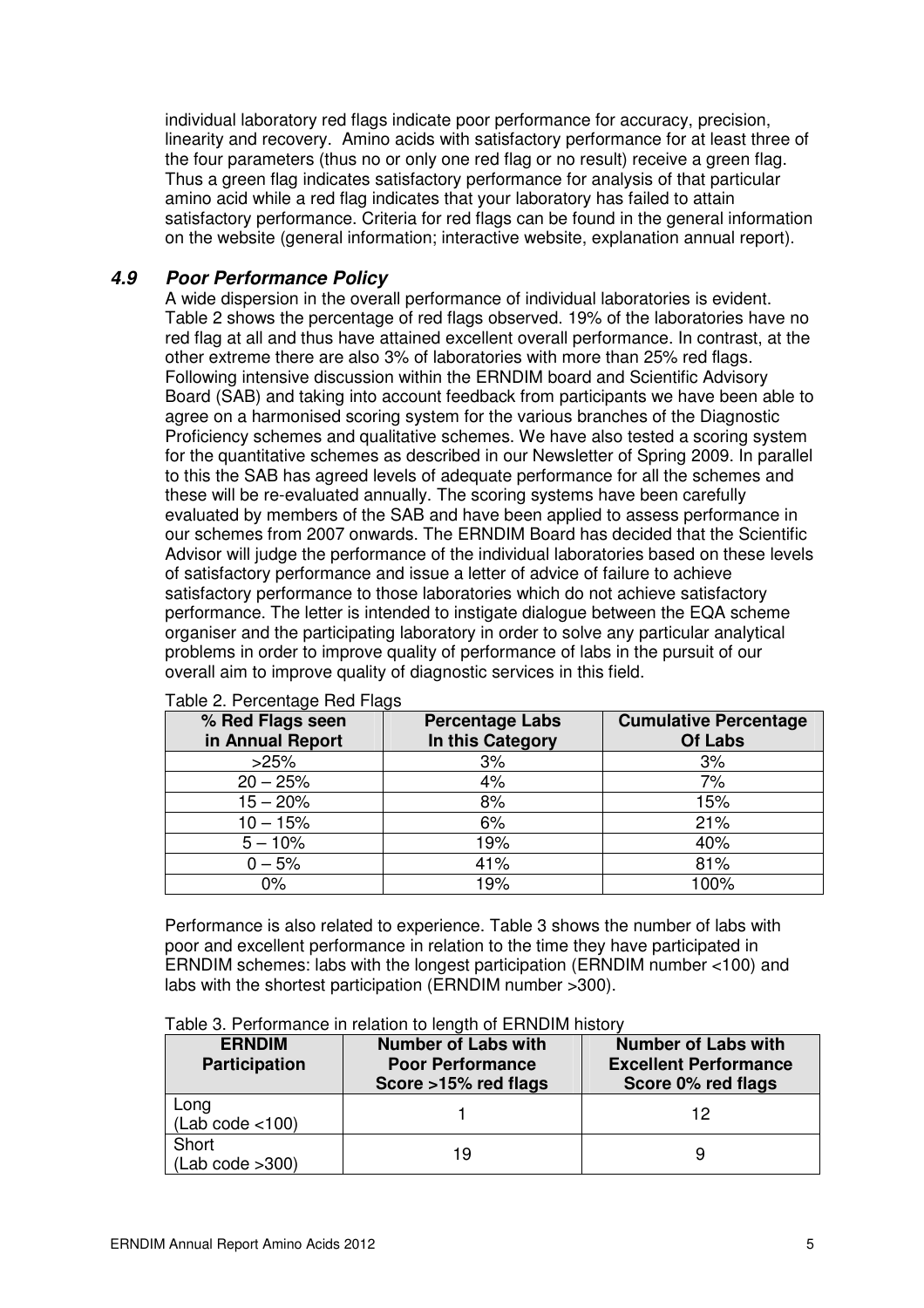Poor and excellent performance is seen in both groups but the prevalence of excellent performance is higher in the longer standing participants whereas the prevalence of poor performance is nearly exclusively seen in the more recent subscribers. This supports the idea that alongside greater experience participation in EQA probably plays an important role in improving performance and reinforces the educational role of ERNDIM.

### **4.10 Certificates**

As for other schemes the performance, as it is indicated by the red/green flags in the individual laboratories annual report, is summarised in the annual participation certificate. The certificate lists the total number of amino acids in the scheme, the number for which results have been submitted and the number for which satisfactory performance has been achieved. It is important to bear in mind that the certificate has to be backed up by the individual annual report in the case of internal or external auditing.

# **5. Summary of performance**

#### **General comments**

First, the results obtained this year agree fairly well with those expected. Second, some discrepancies with calculated recoveries are evident for a few amino acids with low values for cystine (due to the known binding to protein and conversion to cysteine-homocysteine mixed disulphide) and poor recognition of aspartylglucosamine and pipecolic acid**.** 

#### **Quantitative comparisons (see table 4).**

The overall performance evaluated by comparing precision (within lab variation) versus interlab variation for each amino acid reveals three main groups. There are twenty one amino acids with good precision and interlab CVs of 12% or below. Three amino acids show interlab CVs of about 12 – 15% with precison below 10% and there is a third group of three amino acids with clearly poor performance, shown here as interlab CV above 20%. This is very similar to performance in 2011. Taking all parameters into account there is a large group of well-established amino acids (about 20) for which there is good overall performance indicated by satisfactory values for all five analytical quality parameters. That is satisfactory precision and interlab CV, linearity exceeding 0.9, recovery between 90 and 110% and a high percentage of submitted results. Performance for the remaining amino acids is less satisfactory as indicated mostly by more than one analytical quality parameter. Improvement of quality for these analytes needs to be achieved by either better precision within the labs and/or improved standardization as referred to above (4.6).

| Analyte              | <b>Accuracy</b><br>(mean) | <b>Precision</b><br>$(CV\%$<br>duplicate<br>S) | Linearity<br>(r) | <b>Recovery</b><br>(%added<br>analyte) | Data all labs |                |
|----------------------|---------------------------|------------------------------------------------|------------------|----------------------------------------|---------------|----------------|
|                      | <b>All labs</b>           | <b>All labs</b>                                | <b>All labs</b>  | <b>All labs</b>                        | n             | Interlab<br>CV |
| 2-Aminobutyric acid  | 30.9                      | 6.8%                                           | 0.992            | 92%                                    | 204           | 11.5%          |
| Alanine              | 373                       | 4.2%                                           | 0.998            | 95%                                    | 252           | 8.13%          |
| Arginine             | 258                       | 4.4%                                           | 0.999            | 95%                                    | 247           | 9.50%          |
| Asparagine           | 99.6                      | 6.7%                                           | 0.996            | 107%                                   | 236           | 24.2%          |
| <b>Aspartic Acid</b> | 46.4                      | 6.8%                                           | 0.993            | 95%                                    | 245           | 19.1%          |

Table 4. Summary of results of all laboratories